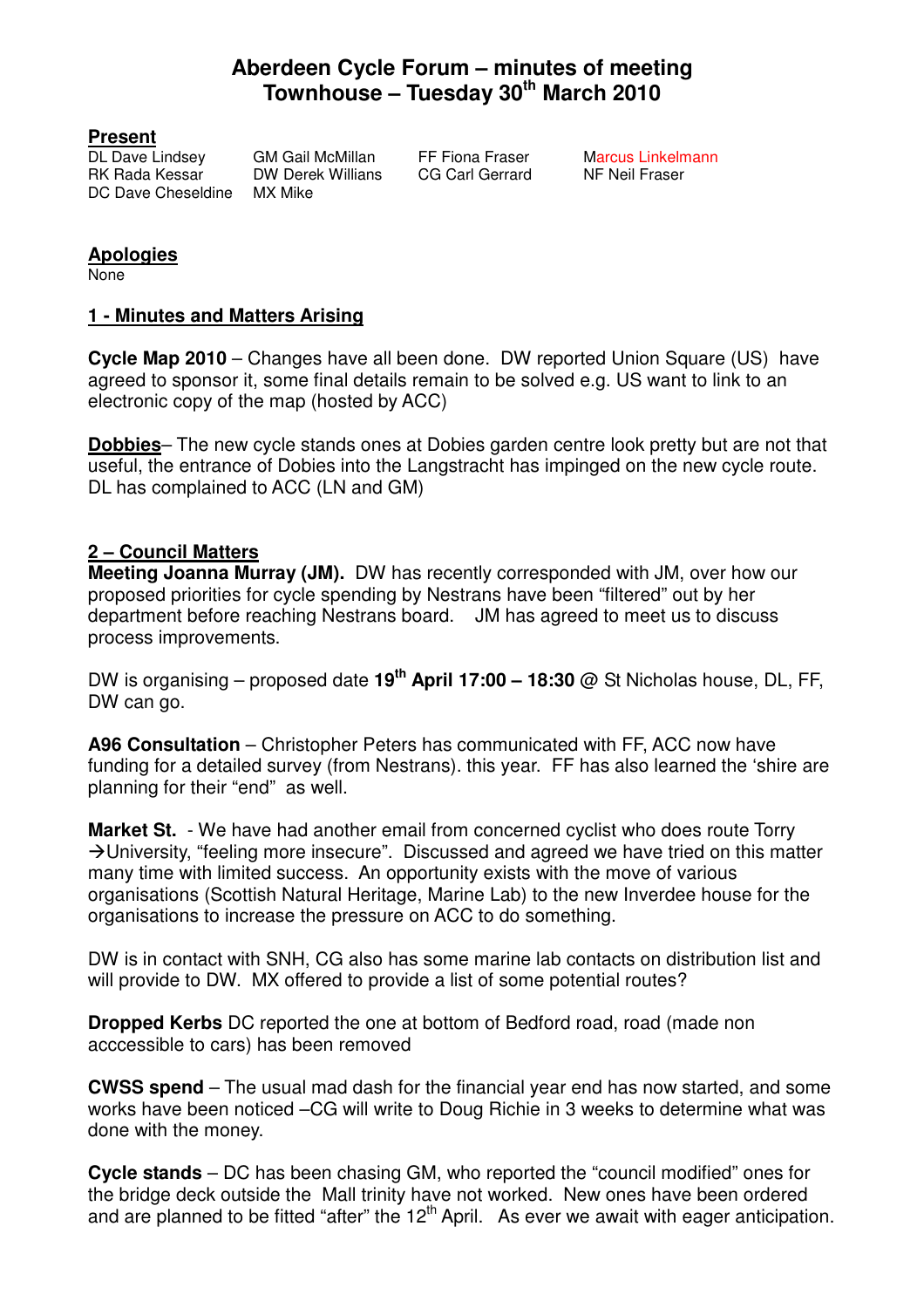## **3 - Bike Week**

#### **Dates** are 19-27 June

**Filmfest** DL offered to contact Belmont RE running a film event again – after last years success seen as Belmont will probably want to do it themselves e.g. source film etc, we will just help with some publicity and have a stand in Foyer. Suggested film by MX was "The bicycle thieves"

**Commuter/Workplace challenge**. DW investigated the CTC organised "workplace challenge" – it appears CTC want money to run it, Nestrans (the likely funding provider) are not keen so seems off for now.

Entries in our own web-based challenge have tailed off in recent years – discussed if this is due to the idea becoming dated, or due to the lack of publicity. We can run it again – all the "back end" still exists but if we are going to get the publicity we need help.

CG will speak to Don Kent - if he can't help with the decent publicity (posters, PR etc etc etc) we should probably not go ahead.

#### **4 - Cycle Stats / Count**

See : **http://www.aberdeencycleforum.org.uk/index.php?pf=news.php&nid=103**

Discussed and agreed that while positive (and many officers in ACC are getting excited) given the sample size and margin of error we should proceed with caution.

#### **Proposed dates for next ACF cycle count 4 th and 5th May – Tue/Wed. 07:30 – 09:00**

If you can help on either day please get in contact (**info@aberdeencycleforum.org.uk**) further details to follow…

#### **5 - Spring Newsletter**

FF provided a draft of the content, it is now looking positive  $-$  a few extra additions were provided. We hope to issue by next ACF meeting.

#### **6 – Constitution**

DW presented the draft from some time back, healthy discussion followed on the topic of:

- Why do we need one / Do we need one / are we ready for one.
- Would it turn people off
- What form would it take.

Given late stage of meeting, agreed we will defer further discussions until next meeting – agreed point of action was to see if other organisations have one, following agreed to enquire

Warrington Cycle Campaign – CG, Spokes – DL, Pedals (Nottingham) – DC